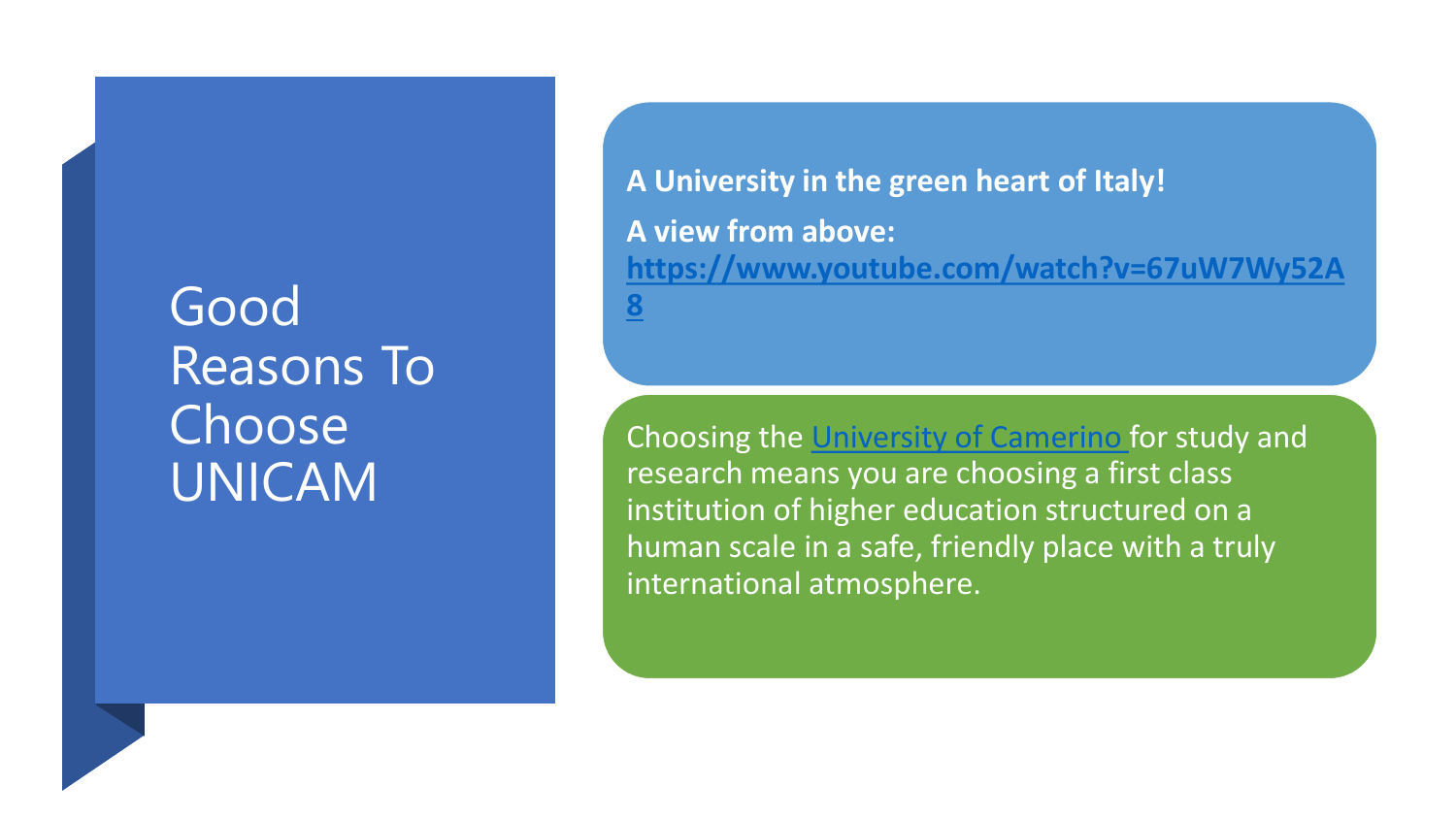

https://www.youtube [.com/watch?v=yk02](https://www.youtube.com/watch?v=yk02htH2-Kg) htH2-Kg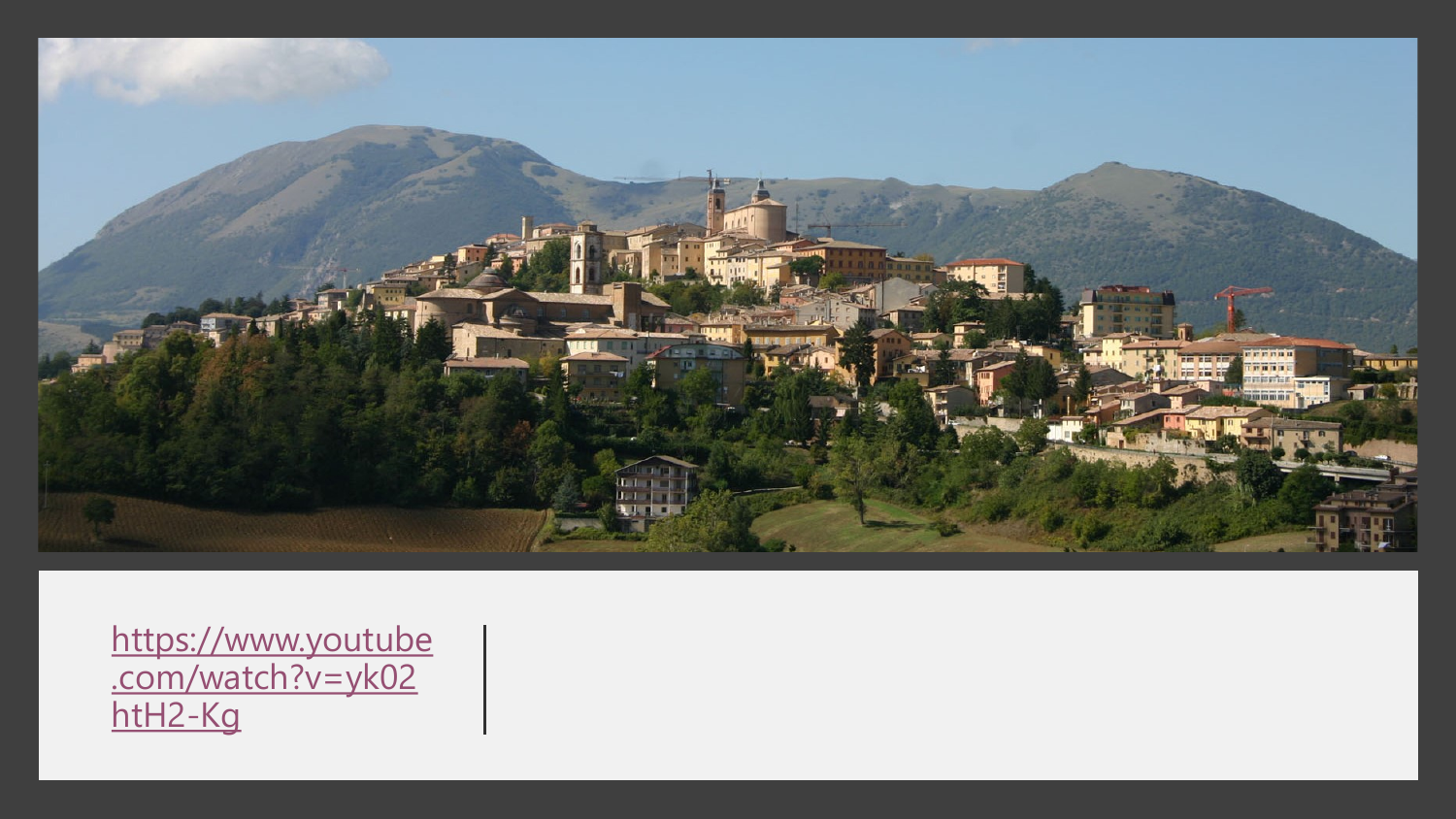

### UNICAM keywords

- High quality research
- Modern equipment in the laboratories
- Professional and supportive officers
- International Agreements
- High quality student services
- High quality of living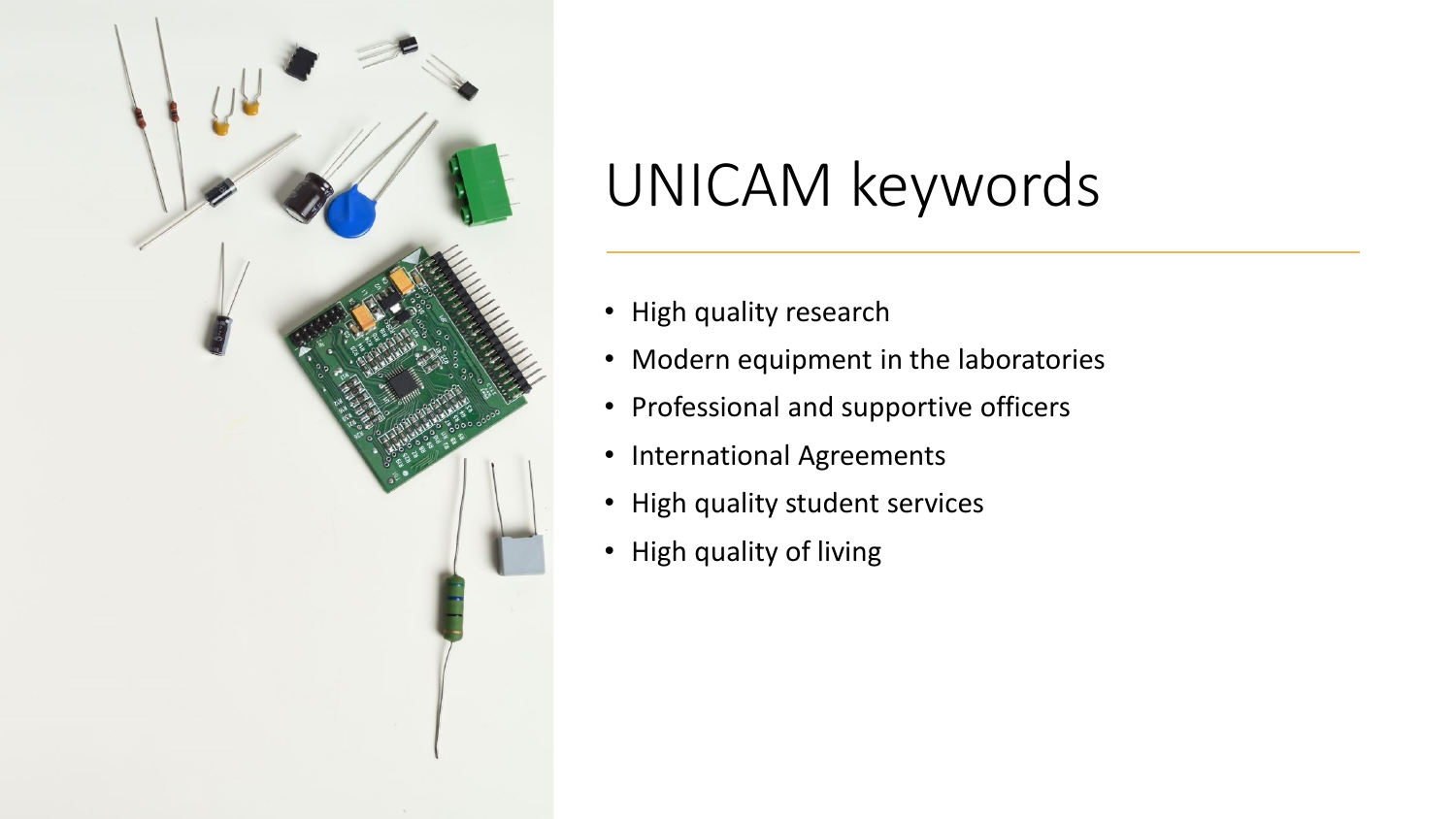

### Campuses



Camerino is the University's main Campus, but there are branch Campuses in Ascoli Piceno, Matelica, San Benedetto del Tronto.

The PhD course in Architecture, Design, Planning is based in Ascoli Piceno

In Matelica is carried out research in Veterinary Medicine

For further information [https://international.unicam.it/about](https://international.unicam.it/about-us/campuses-and-structures)us/campuses-and-structures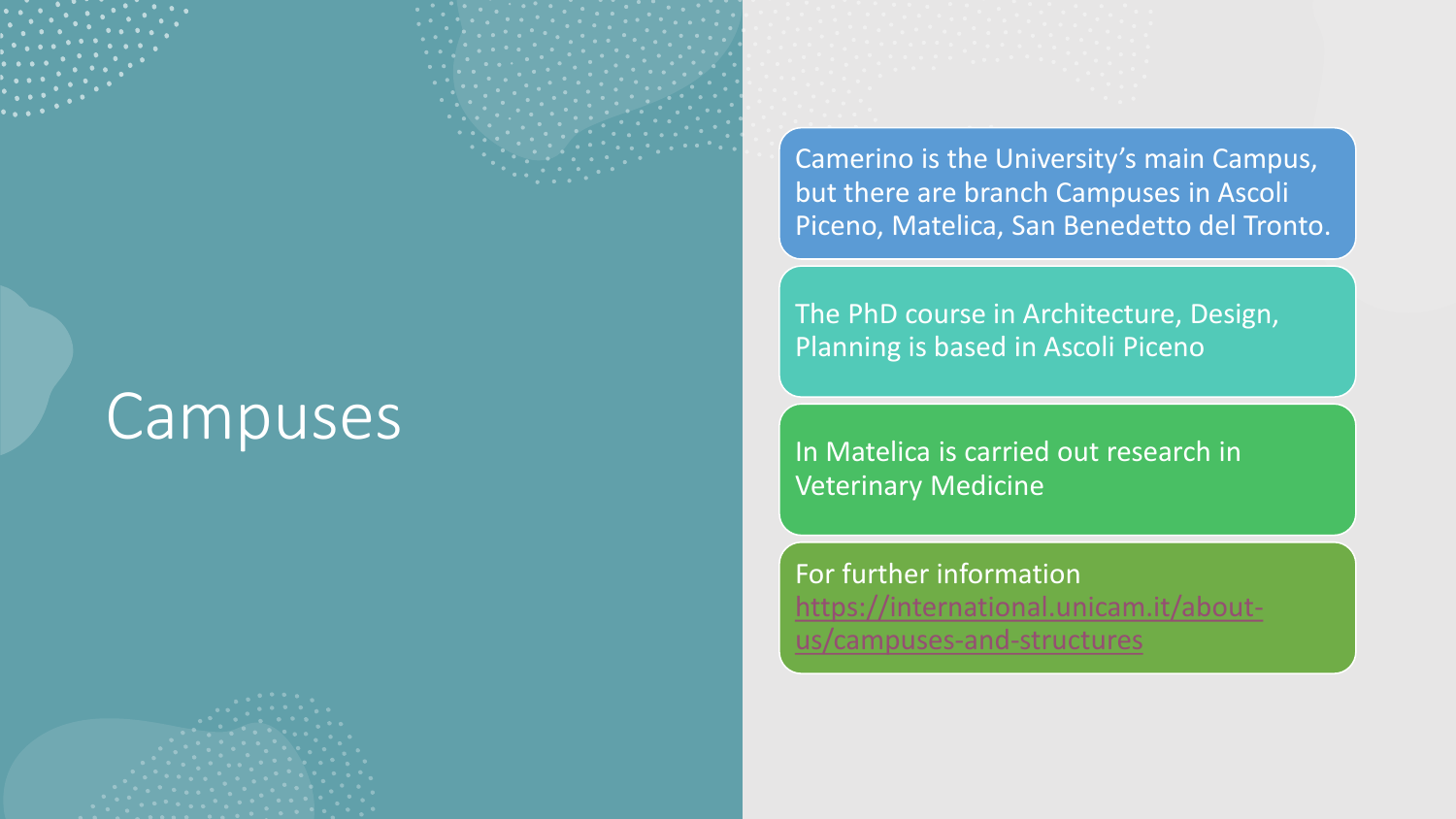## Accommodation



*CAMERINO IS A UNIVERSITY CAMPUS SURROUNDED BY NATURE. IT OFFERS STUDENTS THE TRANQUILLITY THEY NEED FOR THEIR STUDIES. STUDENT RESIDENCES FOR OVER 900 PLACES, TWO CANTEENS AND A STUDENT CAFETARIAS ARE MANAGED BY ERDIS (REGIONAL AGENCY FOR THE RIGHT TO HIGHER EDUCATION)*

**ALL ROOMS** ARE FURNISHED AND PROVIDED WITH WIFI INTERNET CONNECTION, A TELEPHONE TO RECEIVE DIRECT PRIVATE CALLS (WITHOUT A SWITCHBOARD OPERATOR), BED LINEN AND LAUNDRY FACILITIES. HEATING,ELECTRICITY AND WATER ARE INCLUDED IN THE SERVICE. (THE COST OF THE ROOM IS MORE OR LESS € 200 /MONTH)

THE **AVERAGE COST** FOR A COMPLETE **MEAL** (1ST COURSE, 2 ND COURSE, SIDE DISH AND DESSERT) AT THE UNIVERSITY CANTEENS IS ABOUT **5€**.

FOR FURTHER INFORMATION ABOUT ACCOMMODATION IN THE UNIVERSITY RESIDENCES [HTTP://WWW.UNICAM.IT/FUTURO-](http://www.unicam.it/futuro-studente/alloggi)STUDENTE/ALLOGGI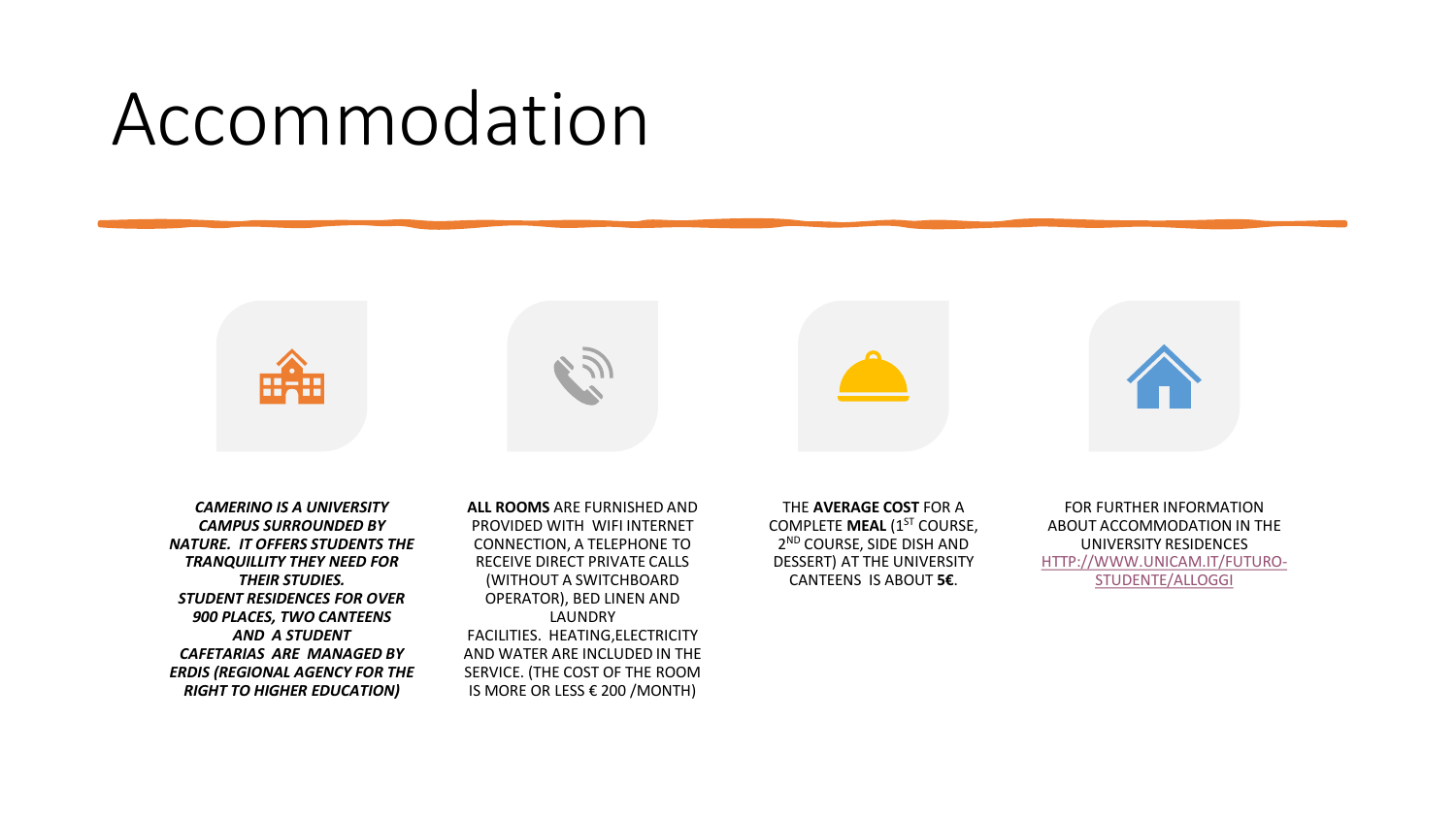#### Facilities & Services



The University of Camerino has an agreement with the CONTRAM Bus Service Society to offer free monthly local bus tickets to all students enrolled at the University.

• Health Insurance: it is mandatory to register in the National health Systems, but the University will reimburse the costs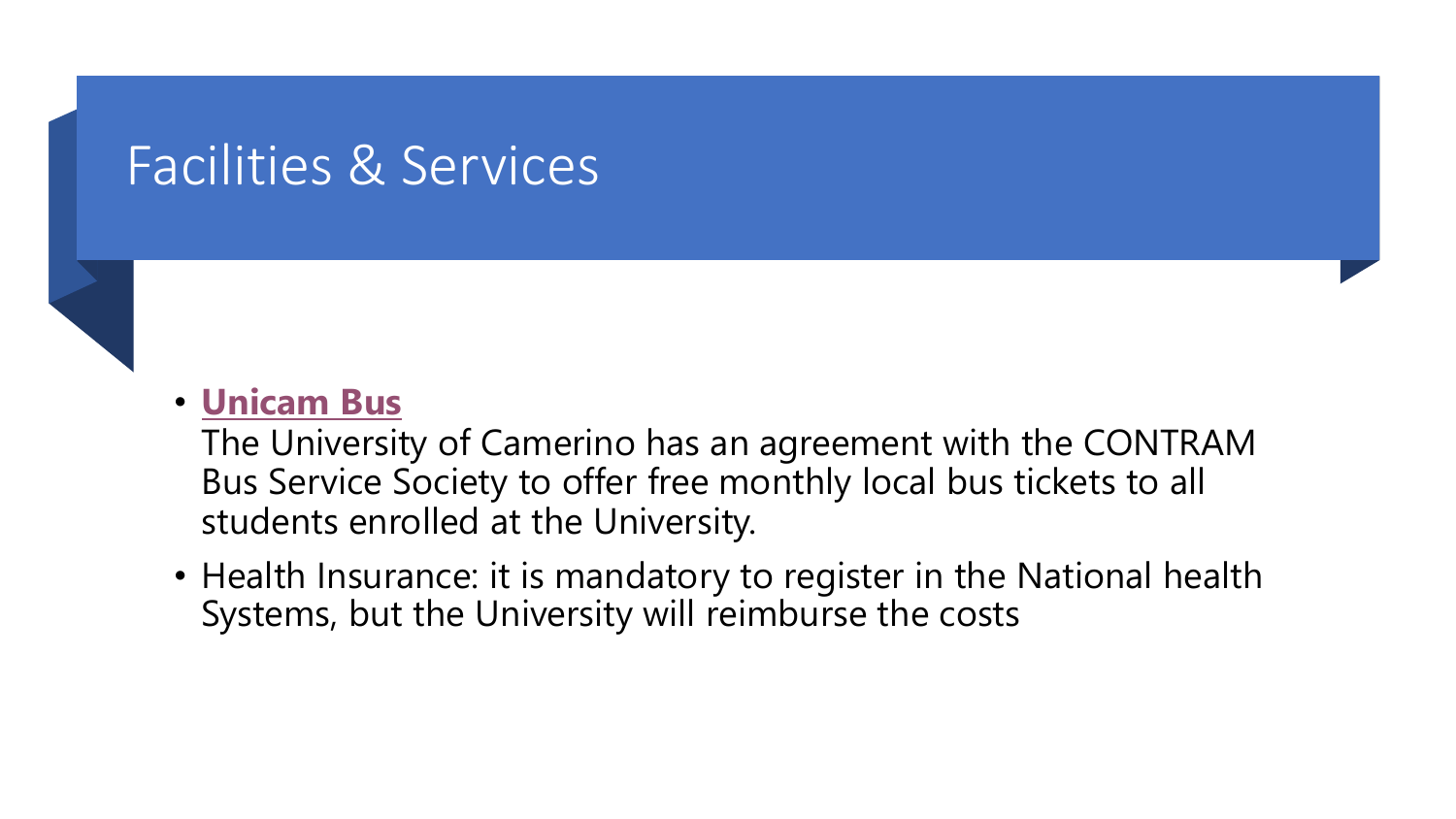**Sports Activities at CUS Centro Sportivo [Universitario](http://www.cuscamerino.it/)** Unicam offers modern sports facilities. the University Sports Centre is 4km from the town centre in Località Le Calvie. You can practice free climbing, squash, volleyball, tennis, footing and swim

<https://www.cuscamerino.it/>